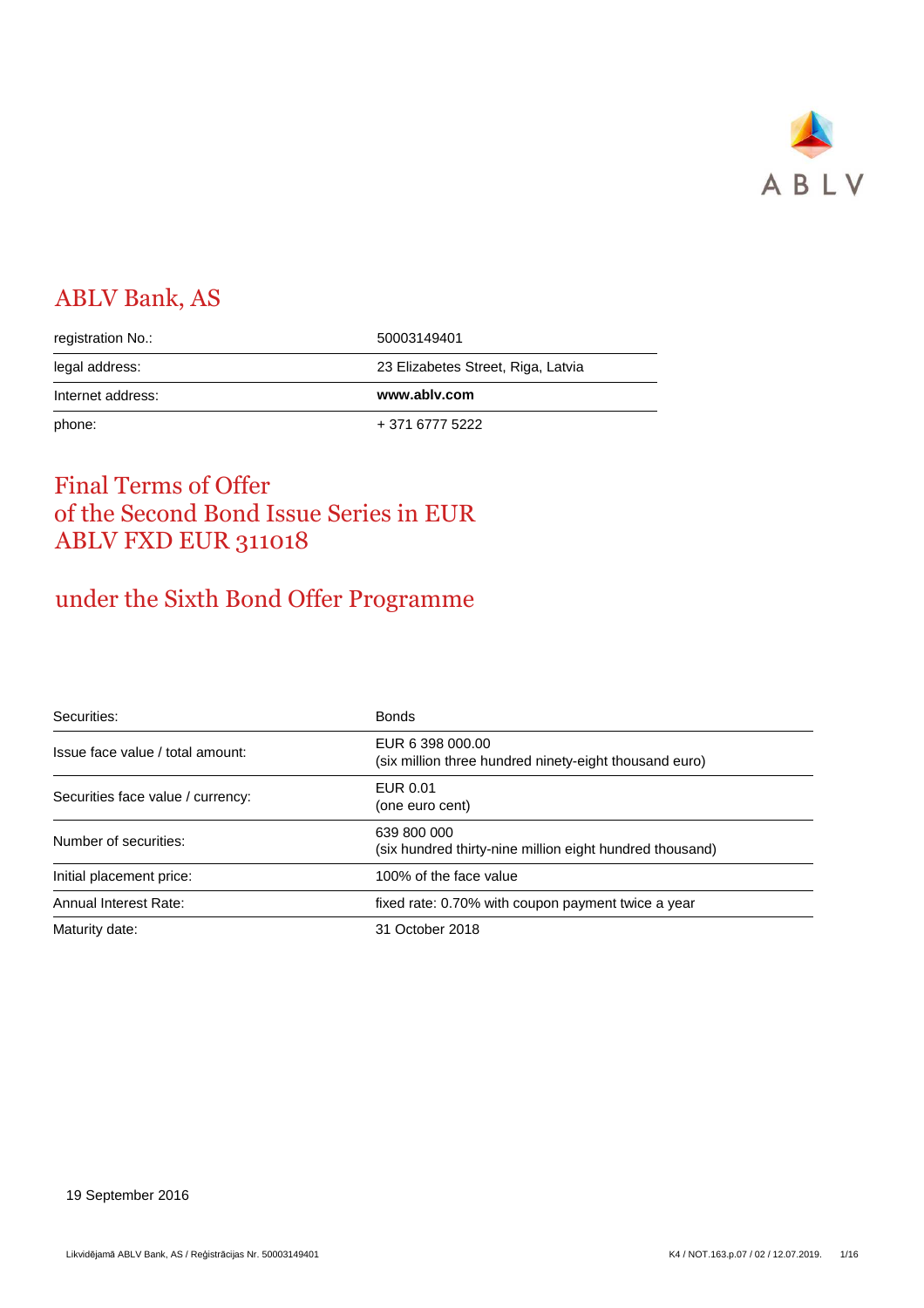#### TABLE OF CONTENTS

| 1.             |  |
|----------------|--|
| 2.             |  |
| 3 <sub>1</sub> |  |
| 4.             |  |
| 5.             |  |
| 6.             |  |
| 7.             |  |
| 8.             |  |
| 9.             |  |
|                |  |

Appendixes include the Bond issue summary and the sample order form to be submitted by the Investor to conclude the financial instruments transaction.

Appendix 1: Bond issue summary.

Appendix 2: "Financial Instrument' Trade Order" form.

The Final Terms are prepared in accordance with the requirements of paragraph 4 of article 5 of the Directive 2003/71/EC of the European Parliament and of the Council.

The Final Terms shall be read together with ABLV Bank, AS Base Prospectus of the Sixth Bond Offer Programme and Amendments to ABLV Bank, AS Base Prospectus of the Sixth Bond Offer Programme (hereinafter – Amendments). The Base Prospectus and Amendments are published at the Issuer's home page **www.ablv.com**. Full information on the Issuer and the Bond issue can be only obtained reading the Base Prospectus together with Amendments and the Final Terms. The Bond issue summary is appended to these Final Terms.

#### **Notice**

Before making a decision on investing in the Bonds, any Investor shall independently and, if necessary, engaging an advisor, generally assess the information provided in the Base Prospectus and these Final Terms.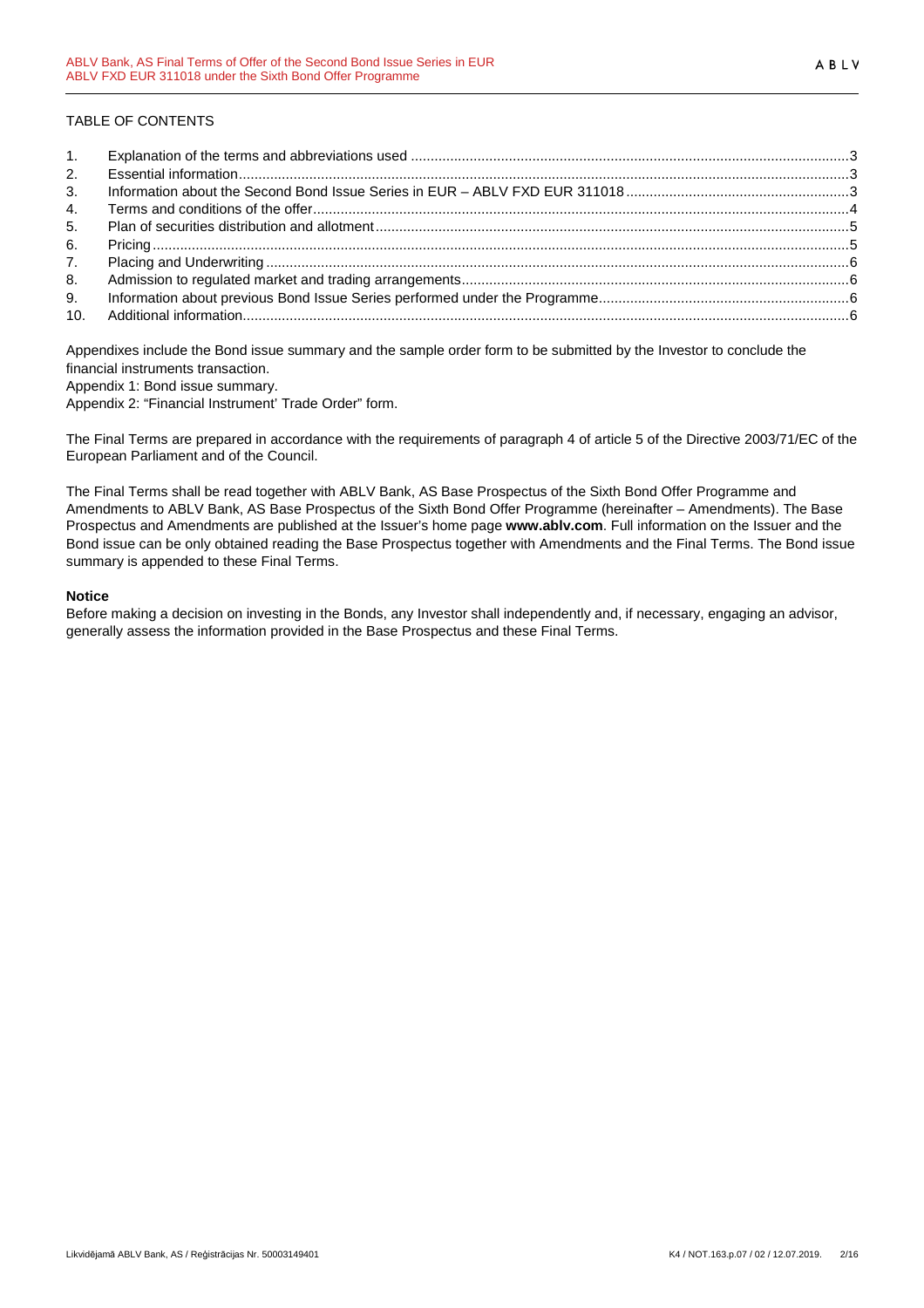**1.** Explanation of the terms and abbreviations used

**Second Bond Issue Series in EUR** or **ABLV FXD EUR 311018** – the Bonds that are issued pursuant to ABLV Bank, AS Base Prospectus of the Sixth Bond Offer Programme, Amendments and these Final Terms of Offer.

**Note:** the other terms and abbreviations used correspond to those included in the Base Prospectus.

#### **2. Essential information**

2.1. Interest of natural and legal persons involved in the issue/ offer N/A

#### 2.2. Reasons for the offer

Objective of the Second Bond Issue Series in EUR shall be raising of funds that the Issuer will use for financing its operating activities, including without limitation:

- improvement of the ABLV Bank assets' and liabilities' distribution into maturity bands;
- increase and maintenance of the liquidity level required for activities of ABLV Bank.

#### **3. Information about the Second Bond Issue Series in EUR – ABLV FXD EUR 311018 (under the Sixth Bond Offer Programme)**

| Issuer:                                                 | ABLV Bank, AS                                                                                                                                                                                                                                                                                                                                                                                                                              |
|---------------------------------------------------------|--------------------------------------------------------------------------------------------------------------------------------------------------------------------------------------------------------------------------------------------------------------------------------------------------------------------------------------------------------------------------------------------------------------------------------------------|
| Securities:                                             | <b>Bonds</b>                                                                                                                                                                                                                                                                                                                                                                                                                               |
| ISIN:                                                   | LV0000802171                                                                                                                                                                                                                                                                                                                                                                                                                               |
| Type of securities:                                     | In bearer form                                                                                                                                                                                                                                                                                                                                                                                                                             |
| Class of securities:                                    | Without restraint on alienation                                                                                                                                                                                                                                                                                                                                                                                                            |
| Collateral:                                             | Not secured with pledge                                                                                                                                                                                                                                                                                                                                                                                                                    |
| Depository:                                             | Joint stock company Latvian Central Depository                                                                                                                                                                                                                                                                                                                                                                                             |
| Regulated market:                                       | Stock Exchange Nasdaq Riga<br><b>Baltic Bond List</b>                                                                                                                                                                                                                                                                                                                                                                                      |
| Currency of the Bond issue:                             | EUR (euro)                                                                                                                                                                                                                                                                                                                                                                                                                                 |
| Face value/total amount of the Bond issue:              | EUR 6 398 000.001<br>(six million three hundred ninety-eight thousand euro)                                                                                                                                                                                                                                                                                                                                                                |
| Bond Face Value:                                        | EUR 0.01<br>(one euro cent)                                                                                                                                                                                                                                                                                                                                                                                                                |
| Number of the Bonds:                                    | 639 800 0001<br>(six hundred thirty-nine million eight hundred thousand)                                                                                                                                                                                                                                                                                                                                                                   |
| Annual Interest Rate:                                   | Fixed: 0.70%<br>(one and 70/100 percent)                                                                                                                                                                                                                                                                                                                                                                                                   |
| Date of the Interest Income calculation:                | 5 working days before the Interest Income payment date                                                                                                                                                                                                                                                                                                                                                                                     |
| Frequency and dates of the Interest Income<br>payments: | Twice a year: on 31 October and 30 April,<br>starting from 30 April 2017, ending on 31 October 2018                                                                                                                                                                                                                                                                                                                                        |
| Maturity date of the Bonds:                             | 31 October 2018                                                                                                                                                                                                                                                                                                                                                                                                                            |
| Premature redemption<br>(call option):                  | The Issuer shall be entitled to prematurely redeem the part of the<br>Bond issue the initial placement of which was not performed;<br>The Issuer shall be entitled to prematurely redeem the Bonds that the<br>Issuer purchased in the secondary securities market or acquired<br>otherwise in compliance with provisions of the normative acts,<br>provided that normative acts contain no limitations with regard to such<br>redemption. |
| Early repayment claim                                   | The Investor shall not be entitled to claim the Face Value and accrued                                                                                                                                                                                                                                                                                                                                                                     |
| (put option):                                           | interest to be repaid by the Issuer before maturity.                                                                                                                                                                                                                                                                                                                                                                                       |
| Arrangements for the amortisation of the loan           | N/A                                                                                                                                                                                                                                                                                                                                                                                                                                        |
| Information on yield                                    | Fixed interest rate is set for the Bonds. The Bond yield does not depend<br>on the changes in the base interest rate in the interbank market.                                                                                                                                                                                                                                                                                              |
| Yield calculation method                                | Pursuant to paragraph 6.9 of the Base Prospectus                                                                                                                                                                                                                                                                                                                                                                                           |
| Representation of the Investors                         | Pursuant to paragraph 6.14 of the Base Prospectus                                                                                                                                                                                                                                                                                                                                                                                          |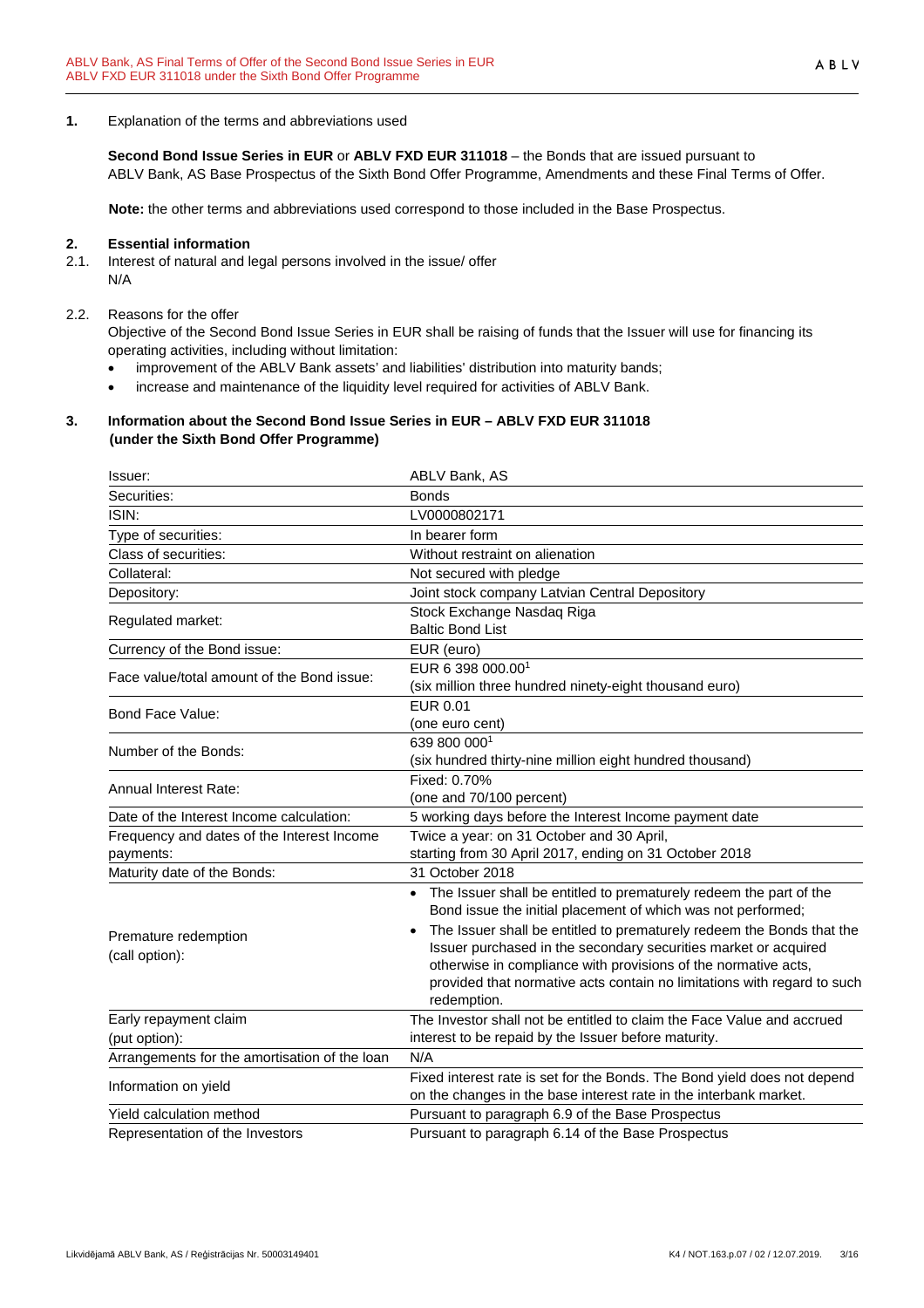|                                          | The bonds are issued and public difficult is performed pursuant to the<br>following decisions of ABLV Bank:                                                                                                            |
|------------------------------------------|------------------------------------------------------------------------------------------------------------------------------------------------------------------------------------------------------------------------|
|                                          | • decision on the bond issue of the ordinary meeting of shareholders,<br>dated 7 April 2016 (Minutes No. 1, paragraph 5.11);                                                                                           |
|                                          | decision of the Board on approving the Base Prospectus of the<br>Sixth Bond Offer Programme, dated 7 April 2016 (Minutes No. V-27,<br>paragraph 1);                                                                    |
| Decisions on the Bond issue              | decision of the Board on the Base Prospectus of the Sixth Bond Offer<br>Programme including recommendations of the Financial and Capital<br>Market Commission, dated 22 April 2016 (Minutes No. V-31,<br>paragraph 1); |
|                                          | decision of the Board on the Amendments to ABLV Bank, AS Base<br>Prospectus of the Sixth Bond Offer Programme (Minutes No. V-48,<br>paragraph 2);                                                                      |
|                                          | decision of the Board on approval of ABLV Bank, AS Final Terms of<br>Offer of the Second Bond Issue Series in EUR -                                                                                                    |
|                                          | ABLV FXD EUR 311018 under the Sixth Bond Offer Programme,<br>dated 19 September 2016 (Minutes No. V-65).                                                                                                               |
| Issue date:                              | 31 October 2016                                                                                                                                                                                                        |
| Public offer start date:                 | Not later than on 23 September 2016, the information shall be published<br>at the Issuer's home page www.ablv.com                                                                                                      |
|                                          | The public offer start date is 29 September 2016                                                                                                                                                                       |
| Public offer end date:                   | 24 October 2016                                                                                                                                                                                                        |
| Decision on concluding the transactions: | Pursuant to paragraph 8.4 of the Base Prospectus, the decision on<br>concluding the transactions will be made on 27 October 2016                                                                                       |
| Settlement date:                         | 31 October 2016                                                                                                                                                                                                        |
|                                          |                                                                                                                                                                                                                        |

The Bonds are issued and public offering is performed pursuant to the

<sup>1</sup> Before the end of the public offer period, but not later than 4 (four) working days prior to the public offer end date, the Issuer may increase the Issue Series size. If amendments to the Final Terms are made, those shall be published in the same way as the Final Terms.

For the purposes of the Base Prospectus and these Final Terms, the Issuer shall be an institution that borrows funds by issuing the Bonds.

#### **4. Terms and conditions of the offer**

#### 4.1. Initial placement process

The initial placement process is described in paragraph 8.4 of the Base Prospectus.

The total amount of the Second Bond Issue Series in EUR is EUR 6 398 000.00 (six million three hundred ninety-eight thousand euro).

The public offer start date is 29 September 2016.

A representative of the Investment Company or the Investor itself, provided it has a financial instruments account opened with ABLV Bank, shall submit an order to the Issuer, using the sample form "Financial Instruments' Trade Order" appended hereto, on working days from 08:30 till 18:30. The order may also be submitted electronically, using a corresponding order form in ABLV Bank Internetbank.

The public offer end date shall be 24 October 2016. Orders shall be accepted by ABLV Bank till the end of the working day, i.e., 18:30, or electronically – till the end of the day, i.e., 24:00.

Information about the order submission can be obtained:

- by phone:  $+371\,6700\,2777$
- via e-mail: **ibas@ablv.com**

The orders submitted to the Issuer may not be altered or revoked.

- 4.2. A description of the possibility to reduce subscriptions and the manner for refunding excess amount paid by applicants N/A
- 4.3. Details of the minimum and / or maximum amount of application Pursuant to paragraph 8.4 of the Base Prospectus, maximum number of the Bonds that a single Investor may apply for is not set. The Investor may not apply for purchasing less than 1 (one) Bond.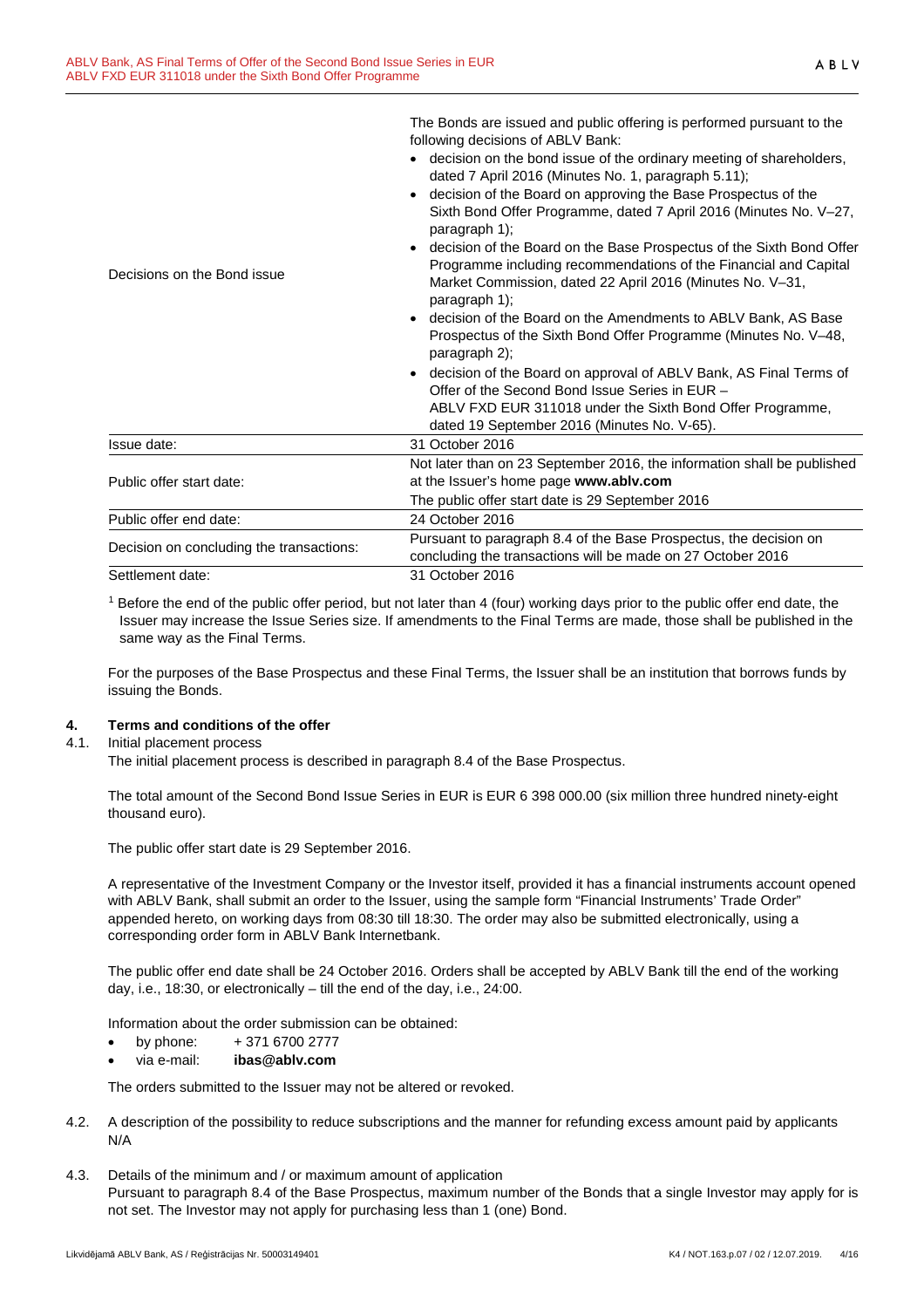#### 4.4. Settlement process

- Within this Bond Issue Series, settlement under initial placement transactions shall be performed as follows:
- not applying the DVP principle, if agreed so by the underwriter and the Investor, or

• applying the DVP principle, regulated by the respective LCD rules On DVP Settlement for OTC Transactions. If the transaction parties agree on not applying the DVP principle, the moment of the Bonds' delivery and the moment of payment may be different. The Investor shall ensure funds in the respective account on the day agreed upon by the transaction parties, whereas the Bonds shall be credited to the Investor's account on the day agreed upon by the transaction parties.

DVP shall be executed on the T+2 day, where "T" stands for the day of concluding the Bond purchase transaction, and "2" is the 2nd (second) working day after the day of concluding the Bond purchase transaction.

The day of concluding the transaction shall be the day of making the decision on concluding the transaction – for this Series it is set to be 27 October 2016.

The settlement date under the Second Bond Issue Series in EUR shall be 31 October 2016.

4.5. Information about results

Pursuant to paragraph 8.6 of the Base Prospectus, information on the initial placement results will be published at the Issuer's home page **www.ablv.com** within 10 (ten) working days after the public offer end date.

4.6. The procedure for the exercise of any right of pre-emption, the negotiability of subscription rights and the treatment of subscription rights not exercised. N/A

#### **5. Plan of securities distribution and allotment**

- 5.1. Offering the Bonds simultaneously in the markets of two or more countries N/A
- 5.2. Notification to applicants of the Bond amount allotted The Bank shall send a confirmation of the concluded transaction to the Investor, following the procedure set forth in ABLV Capital Markets, IBAS, General Terms of Business. The General Terms of Business are available at the Issuer's home page **www.ablv.com**.

#### **6. Pricing**

6.1. Initial placement price of a Bond Initial placement price of a Bond is set to be **100%** of the Bond's face value. The Bond's face value is EUR 0.01 (one euro cent).

#### 6.2. Pricing method

ABLV Bank Board will determine the Bonds' price depending on the situation in secondary market of similar securities then present and, in particular, based on evaluation of the demand in the securities market and yield of comparable market instruments. The price determined by ABLV Bank for the Bond Issue Series shall be the same for all Investors and shall remain constant throughout the whole initial placement period.

6.3. Application of expenses and taxes

Purchasing the Bonds during the initial placement period, the Investor will have to transfer just set Bond sale price to the Issuer for each Bond unit being purchased.

Additional expenses under the transaction, which might include, without limitation, fees for account opening, for transaction conclusion and execution, may vary in different Investment Companies, and the Investor can find those out in the respective Investment Company engaged by the Investor in concluding the Bonds' purchase transaction as intermediary. ABLV Bank will not receive the said fees and payments charged by other Investment Companies and shall not be responsible for those additional expenses.

The Issuer shall be responsible for withholding and payment of taxes in compliance with the procedures and amount stated in the Republic of Latvia normative acts. The Issuer shall not be responsible for payment of taxes where the Republic of Latvia normative acts do not stipulate the Issuer's duty to assess and withhold the tax amount before making Interest Income payments.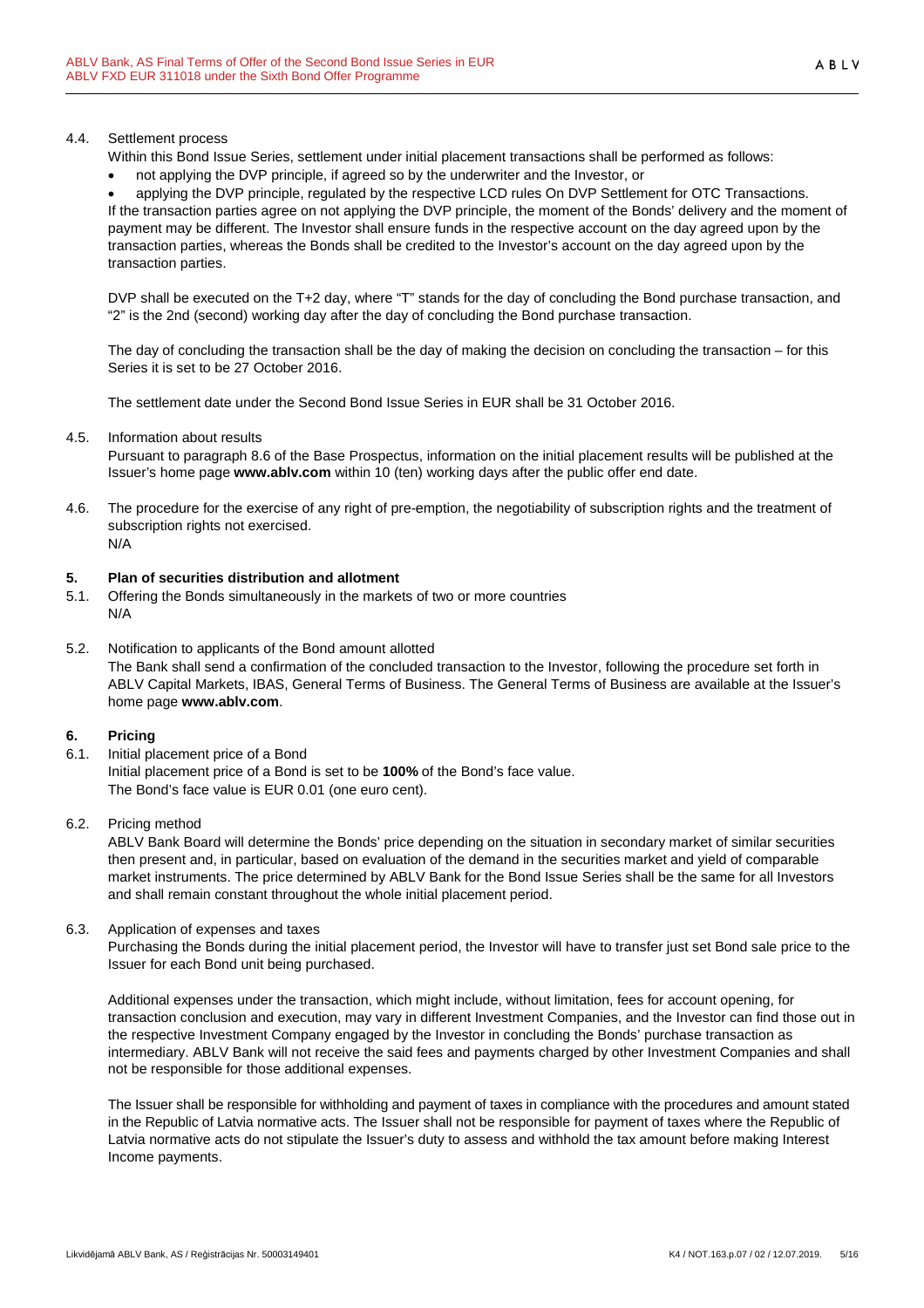#### **7. Placing and Underwriting**

- 7.1. Offer coordinator N/A
- 7.2. Depository Joint stock company Latvian Central Depository, legal address: 1 Vaļņu Street, Riga, Latvia.
- 7.3. Entities agreeing to underwrite the issue N/A
- 7.4. Time of reaching the underwriting agreement N/A

#### **8. Admission to regulated market and trading arrangements**

8.1. Term and conditions of admission to regulated market

Pursuant to paragraph 9 of the Base Prospectus, application for admitting the Bonds to the regulated market will be prepared in accordance with the Stock Exchange requirements and submitted within 3 (three) months after the end of the initial placement at the latest.

- 8.2. Regulated market
	- Stock Exchange Nasdaq Riga, Baltic Bond List.
- 8.3. Entities which have a firm commitment to act as intermediaries in secondary trading, providing liquidity through bid and offer rates and description of the main terms of their commitment N/A

#### **9. Information about previous Bond Issue Series performed under the Programme**

- One issue performed under ABLV Bank, AS, First Offer Programme,
- Three issues performed under ABLV Bank, AS, Second Offer Programme,
- Three issues performed under ABLV Bank, AS, Third Offer Programme,
- Five issues performed under ABLV Bank, AS, Fourth Offer Programme,
- Seven issues performed under ABLV Bank, AS, Fifth Offer Programme and
- Two issues performed under ABLV Bank, AS, Sixth Offer Programme

have been included in the Baltic Bond List of the Stock Exchange Nasdaq Riga regulated markets.

Under ABLV Bank, AS, Sixth Offer Programme, there were two issues performed and included to securities lists of Nasdaq Riga regulated markets:

|                                | Straight coupon bonds in USD | Straight coupon bonds in EUR |
|--------------------------------|------------------------------|------------------------------|
| <b>ISIN</b>                    | LV0000802072                 | LV0000802080                 |
| Issue size                     | USD 45 403 000.00            | EUR 6 345 000.00             |
| Issue name                     | ABLV FXD USD 110718          | ABLV FXD EUR 110718          |
| Coupon rate (p.a.)             | <b>Fixed: 1.85%</b>          | Fixed: 0.70%                 |
| Current interest income period | 11.07.2016 - 10.01.2017      | 11.07.2016 - 10.01.2017      |
| Issue date                     | 11.07.2016                   | 11.07.2016                   |
| Maturity date                  | 11.07.2018                   | 11.07.2018                   |

Simultaneously with the Second Bond Issue Series in EUR, the following public offering is performed under the Sixth Bond Offer Programme:

- Second Bond Issue Series in USD ABLV FXD USD 311018 straight 2-year bonds;
- Third Bond Issue Series in EUR ABLV SUB EUR 311026 subordinated bonds.

The Investors can find the information about issues performed under the First, Second, Third, Fourth, Fifth and Sixth Offer Programmes and their Final Terms at ABLV Bank, AS home page **www.ablv.com**.

#### **10. Additional information**

- 10.1. Advisors connected with the Bond issue N/A
- 10.2. Information about the Bond issue provided by third parties N/A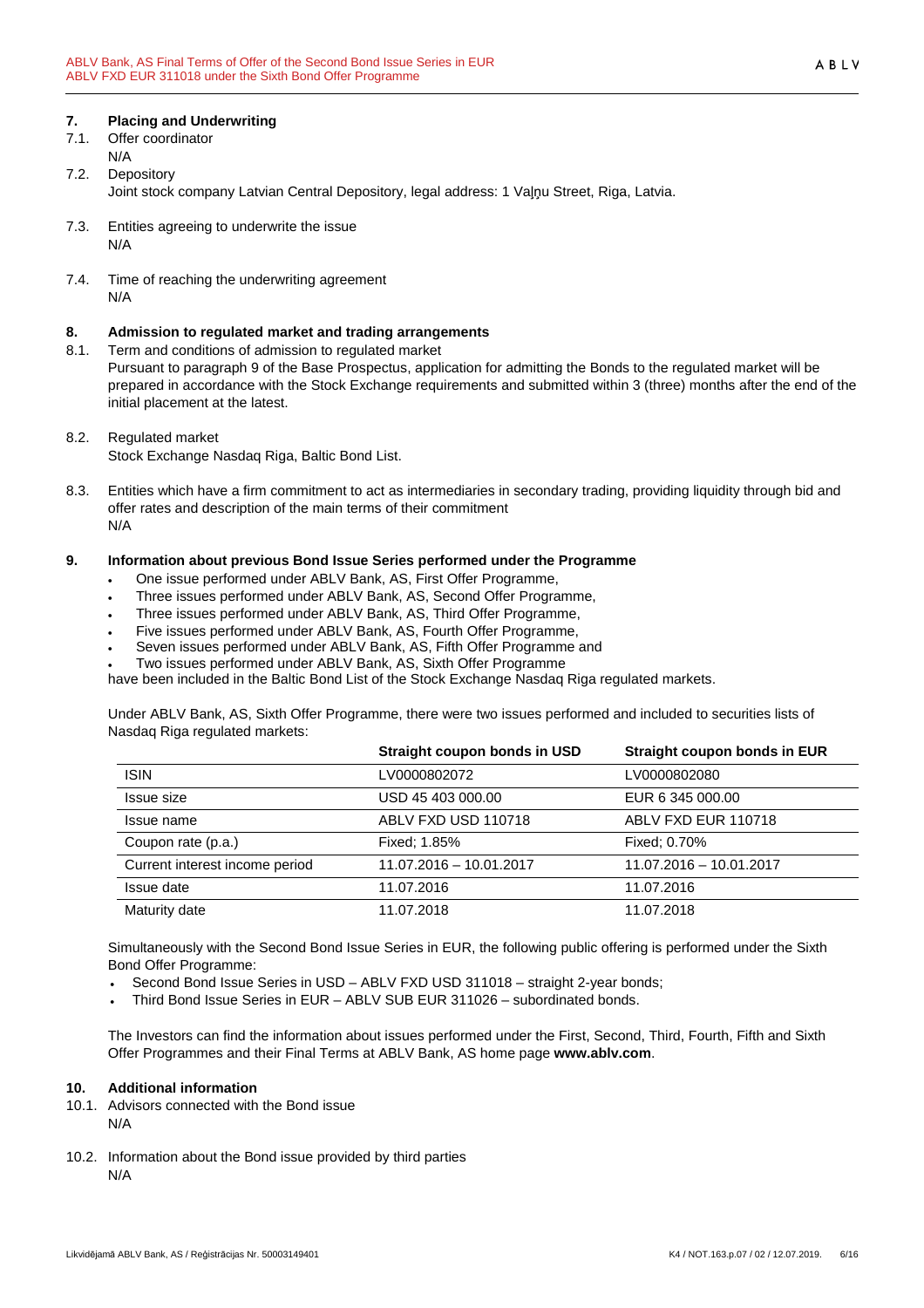10.3. Credit ratings assigned to the Bonds N/A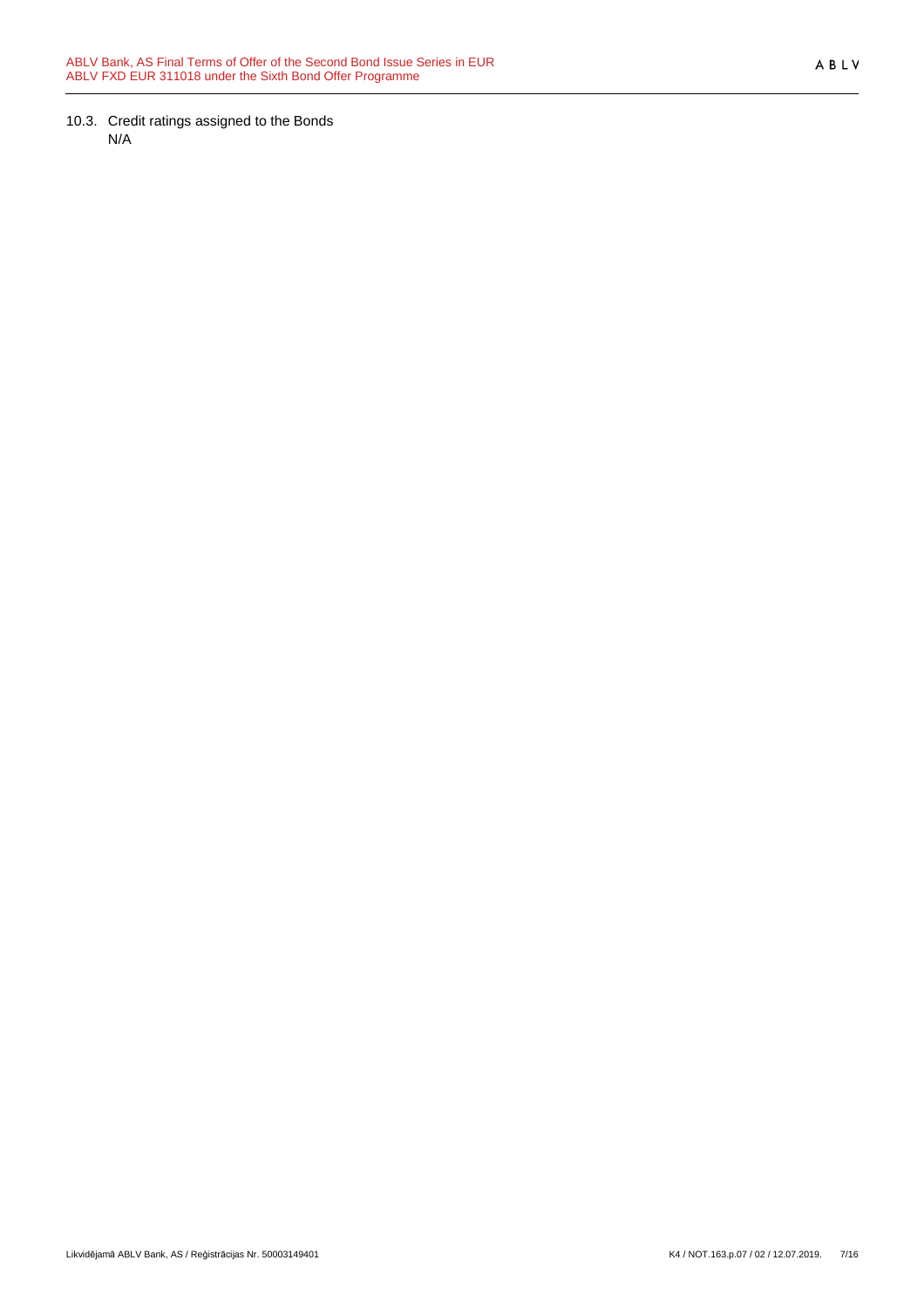| Name, surname         | <b>Position held</b>                                                   | <b>Signature</b> |  |
|-----------------------|------------------------------------------------------------------------|------------------|--|
| <b>Ernests Bernis</b> | Chairman of the Board,<br>Chief Executive Officer (CEO)                |                  |  |
| Vadims Reinfelds      | Deputy Chairman of the Board,<br>Deputy Chief Executive Officer (dCEO) |                  |  |
| Māris Kannenieks      | Member of the Board,<br>Chief Financial Officer (CFO)                  |                  |  |
| Edgars Pavlovičs      | Member of the Board.<br>Chief Risk Officer (CRO)                       |                  |  |
| Aleksandrs Pāže       | Member of the Board,<br>Chief Compliance Officer (CCO)                 |                  |  |
| Rolands Citajevs      | Member of the Board,<br>Chief Information Officer (CIO)                |                  |  |
| Romans Surnačovs      | Member of the Board,<br>Chief Operating Officer (COO)                  |                  |  |

The Final Terms were approved at ABLV Bank, AS Board session on 19 September 2016.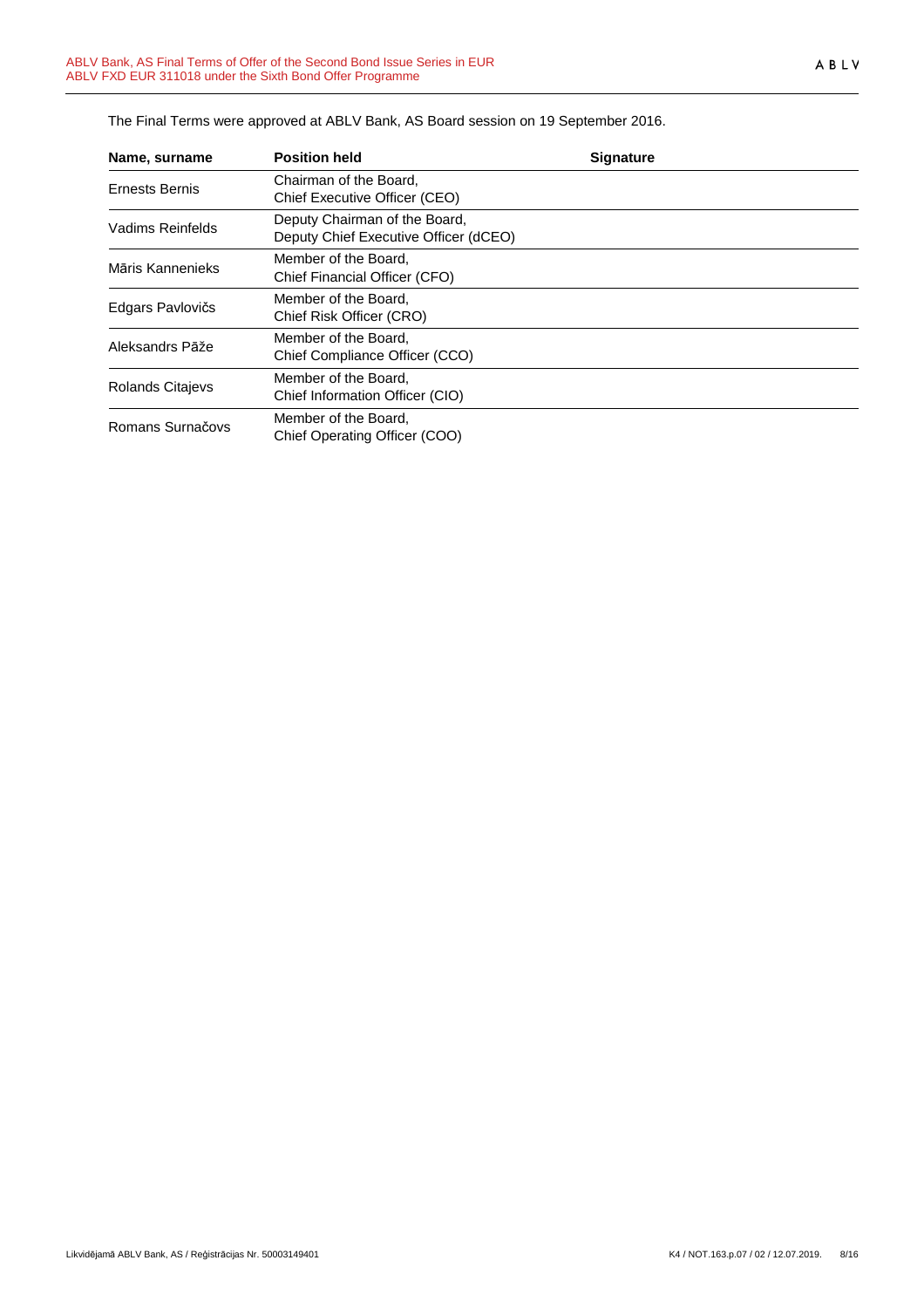#### Summary of the Bond issue

A.1

Appendix 1

ABLV

Section A. Introduction and warnings

The summary shall be deemed the introduction of the Base Prospectus. Any decision on investing in the Bonds shall be based on the Investor's judgement on the whole Base Prospectus and the respective Final Terms of the Bond issue.

Should any claim be lodged to a court regarding the information provided in the Base Prospectus, if necessary, the Investor lodging the claim to a court in accordance with normative acts of the respective member state shall cover the

costs of translating the Base Prospectus before the proceedings are initiated. The persons responsible for the information provided in the Base Prospectus, including persons that translated the same and applied for its notification, may be held civilly liable only where the summary is misleading, inaccurate, or inconsistent with other sections of the Base Prospectus, or fails to provide the most essential information that would aid the Investors when considering whether to invest in the Bonds.

#### Section B. Issuer B.1 Legal and commercial Legal and commercial ABLV Bank, AS.<br>name of the Issuer B.2 The domicile and legal form of the Issuer, the legislation under which the Issuer operates and its country of incorporation ABLV Bank is a joint stock company registered in the Republic of Latvia, which carries out its operations in accordance with the Republic of Latvia legal acts, the European Union normative acts, and the issued licence that allows rendering all financial services stated in the Credit Institution Law. B.3 Description of, and key factors relating to, the nature of the Issuer's current operations and its principal activities Major lines of ABLV Bank business are rendering of tailored services to private and corporate customers in Latvia, as well as export of high-quality financial services to foreign customers from the EEA and CIS states. The Issuer's place of rendering the services is the Republic of Latvia. B.4a Description of the most significant recent trends affecting the Issuer and the industries in which it operates As at the day of producing the Final Terms, there is no information on any detected trends that might have significant negative effect on operations of ABLV Bank, AS, or the banking sector in 2016. In 2016, liquidity and capitalization level in the banking sector remain high. ABLV Bank, AS plans gradual natural growth in 2016. B.4b Description of any known trends affecting the Issuer and the industries in which it operates As at the day of producing the Final Terms, there is no information on any detected trends, events, claims, or obligations that might have significant negative effect on further operations of ABLV Bank, AS or the Republic of Latvia credit institution sector.

The information provided in the table below completely matches that presented in ABLV Bank consolidated report for H1 2016.

|            |                          |    | No Company                                             | Country<br>of<br>Incorpo-<br>ration | Registration<br>number | Business profile capital (%) | Share in the<br>entity's | entity's<br>capital<br>with voting<br>rights (%) |
|------------|--------------------------|----|--------------------------------------------------------|-------------------------------------|------------------------|------------------------------|--------------------------|--------------------------------------------------|
|            |                          | 1. | ABLV Bank, AS                                          | LV                                  | 50003149401            | Financial<br>services        | 100                      | 100                                              |
| <b>B.5</b> | Issuer's position within | 2. | ABLV Bank Luxembourg,<br>S.A.                          | LU                                  | B 162048               | Financial<br>services        | 100                      | 100                                              |
|            | the group                | 3. | <b>ABLV Consulting Services,</b><br>AS                 | LV                                  | 40003540368            | Consulting<br>services       | 100                      | 100                                              |
|            |                          | 4. | <b>ABLV Advisory Services</b>                          | LV                                  | 40103964811            | Consulting<br>Services       | 100                      | 100                                              |
|            |                          | 5. | <b>ABLV Corporate Services</b><br>Holding Company, SIA | LV                                  | 40103799987            | Holding<br>company           | 100                      | 100                                              |
|            |                          | 6. | <b>ABLV Corporate Services,</b><br><b>SIA</b>          | LV                                  | 40103283479            | Consulting<br>services       | 100                      | 100                                              |
|            |                          | 7. | <b>ABLV Corporate Services,</b><br>LTD                 | <b>CY</b>                           | HE273600               | Consulting<br>services       | 100                      | 100                                              |

**Share in the**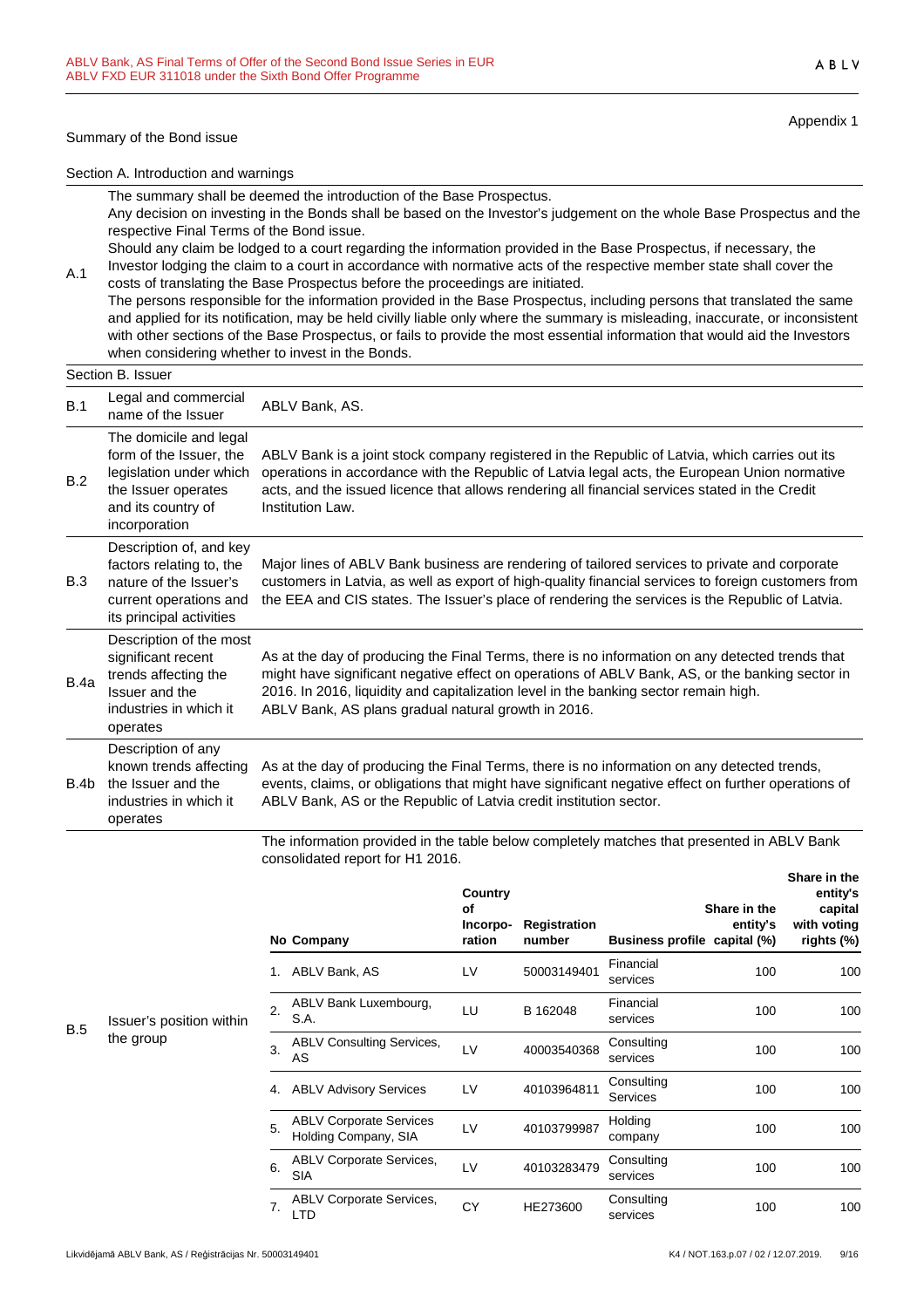|     | No Company                            | Country<br>οf<br>Incorpo-<br>ration | Registration<br>number | <b>Business</b><br>profile                                     | Share in the<br>entity's<br>capital (%) | Share in the<br>entity's<br>capital<br>with voting<br>rights (%) |
|-----|---------------------------------------|-------------------------------------|------------------------|----------------------------------------------------------------|-----------------------------------------|------------------------------------------------------------------|
|     | 8. Pillar Holding Company, KS         | LV                                  | 40103260921            | Holding<br>company                                             | 100                                     | 100                                                              |
|     | 9. Pillar, SIA                        | LV                                  | 40103554468            | Holding<br>company                                             | 100                                     | 100                                                              |
|     | 10. Pillar 2, 12 & 14, SIA            | LV                                  | 50103313991            | Real estate<br>transactions                                    | 100                                     | 100                                                              |
|     | 11. Pillar 3, SIA                     | LV                                  | 40103193067            | Real estate<br>transactions                                    | 100                                     | 100                                                              |
|     | 12. Pillar 4 & 6, SIA                 | LV                                  | 40103210494            | Real estate<br>transactions                                    | 100                                     | 100                                                              |
|     | 13. Pillar 7 & 8, SIA                 | LV                                  | 40103240484            | Real estate<br>transactions                                    | 100                                     | 100                                                              |
|     | 14. Pillar 9, SIA                     | LV                                  | 40103241210            | Real estate<br>transactions                                    | 100                                     | 100                                                              |
|     | 15. Pillar 11, SIA                    | LV                                  | 40103258310            | Real estate<br>transactions                                    | 100                                     | 100                                                              |
|     | 16. Pillar 18, SIA                    | LV                                  | 40103492079            | Real estate<br>transactions                                    | 100                                     | 100                                                              |
|     | 17. Pillar 19, SIA                    | LV                                  | 40103766952            | Real estate<br>transactions                                    | 100                                     | 100                                                              |
|     | 18. Pillar 20, SIA                    | LV                                  | 40103903056            | Real estate<br>transactions                                    | 100                                     | 100                                                              |
|     | 19. Pillar 21, SIA                    | LV                                  | 40103929286            | Real estate<br>transactions                                    | 100                                     | 100                                                              |
|     | 20. Pillar 22, SIA                    | LV                                  | 50103966301            | Real estate<br>transactions                                    | 100                                     | 100                                                              |
|     | 21. Pillar Investment Group, SIA      | LV                                  | 50003831571            | Holding<br>companies<br>activities                             | 88                                      | 88                                                               |
|     | 22. Pillar Investment 1, SIA          | LV                                  | 50103247681            | Own Real Estate<br>Management                                  | 88                                      | 88                                                               |
|     | 23. Pillar Investment 2, SIA          | LV                                  | 40103963977            | Own Real Estate<br>Management                                  | 88                                      | 88                                                               |
|     | 24. Pillar Investment 3, SIA          | LV                                  | 50103994841            | Own Real Estate<br>Management                                  | 88                                      | 88                                                               |
|     | 25. Pillar Management, SIA            | LV                                  | 40103193211            | Real estate<br>transactions                                    | 100                                     | 100                                                              |
|     | 26. Pillar Architekten, SIA           | LV                                  | 40103437217            | Designing and<br>authorship<br>supervision                     | 100                                     | 100                                                              |
|     | 27. Pillar RE Services, SIA           | LV                                  | 40103731804            | Parking place<br>services                                      | 100                                     | 100                                                              |
|     | 28. Pillar Contractor, SIA            | LV                                  | 40103929498            | Management<br>and coordination<br>of construction<br>processes | 100                                     | 100                                                              |
|     | 29. New Hanza City, SIA               | LV                                  | 40103222826            | Infrastructure<br>maintenance                                  | 100                                     | 100                                                              |
|     | 30. NHC Utilities, SIA                | LV                                  | 40103693339            | Infrastructure<br>management                                   | 100                                     | 100                                                              |
| 31. | ABLV Asset Management,<br><b>IPAS</b> | LV                                  | 40003814724            | Financial<br>services                                          | 90                                      | 100                                                              |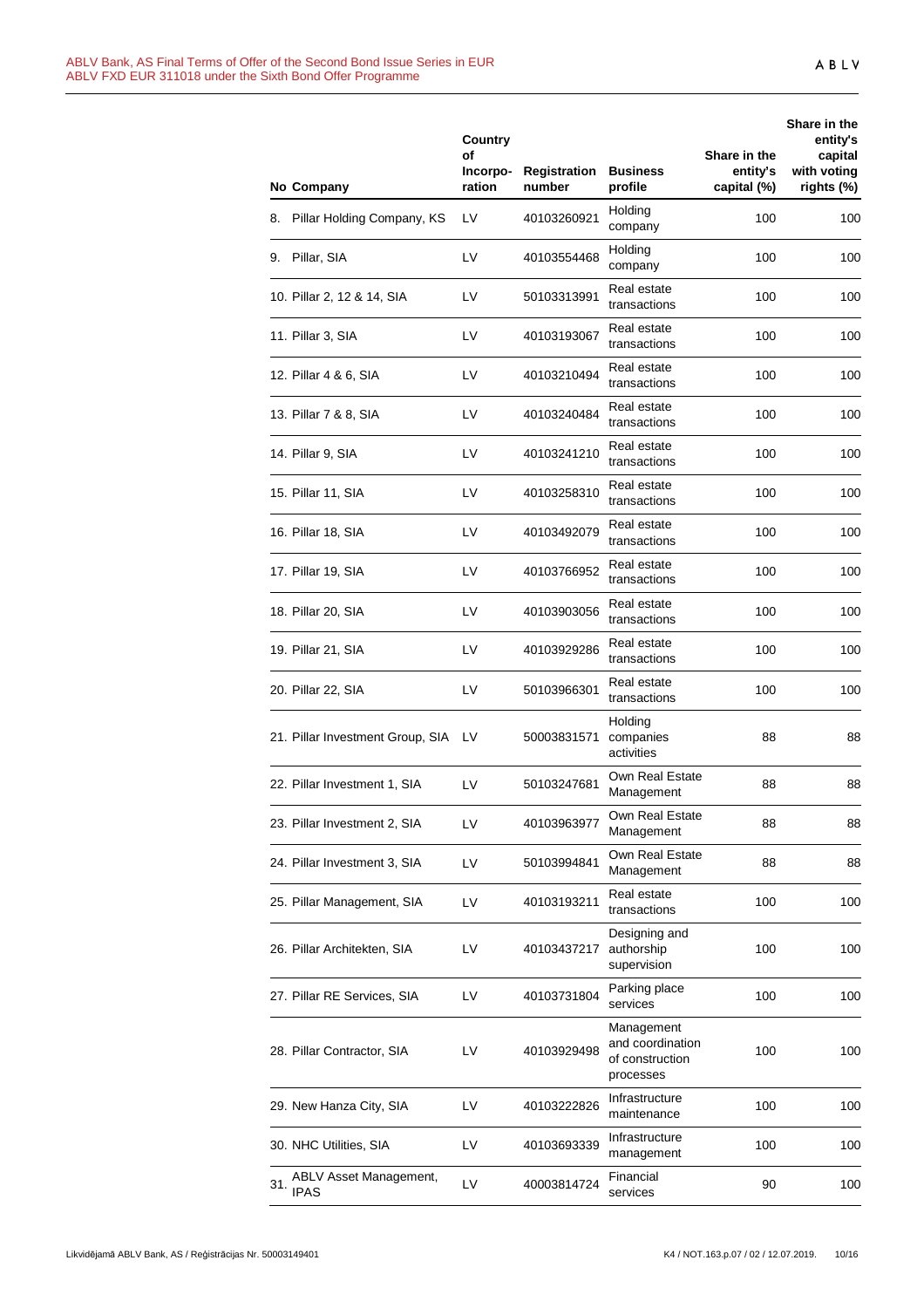|            |                       | 32. ABLV Capital Markets, IBAS LV                                                                                            |           | 40003814705 | Financial<br>services               | 90  | 100    |
|------------|-----------------------|------------------------------------------------------------------------------------------------------------------------------|-----------|-------------|-------------------------------------|-----|--------|
|            |                       | <b>ABLV Private Equity</b><br>33.<br>Management, SIA<br>34. PEM 1, SIA<br><b>ABLV Private Equity Fund</b><br>35.<br>2010, KS | <b>LV</b> | 40103286757 | Investment<br>project<br>management | 100 | 100    |
|            |                       |                                                                                                                              | LV        | 40103551353 | Electricity<br>generation           | 100 | 100    |
|            |                       |                                                                                                                              | LV        | 40103307758 | Investment<br>activities            | 100 | 100    |
|            |                       | Interest in ABLV Bank, in percentage terms of the voting shares, as at 30 June 2016:                                         |           |             |                                     |     |        |
|            |                       | Ernests Bernis and Nika Berne (direct and indirect interest)                                                                 |           |             |                                     |     | 43.27% |
|            |                       | Olegs Fils (indirect interest)                                                                                               |           |             |                                     |     | 43.28% |
| <b>B.6</b> | Issuer's shareholders | 15 legal entities and 119 individuals                                                                                        |           |             |                                     |     | 13.45% |

Shareholders of ABLV Bank, AS, voting shares have no different voting rights. ABLV Bank, AS is controlled by its shareholders pursuant to the procedures set forth in the Commercial Law.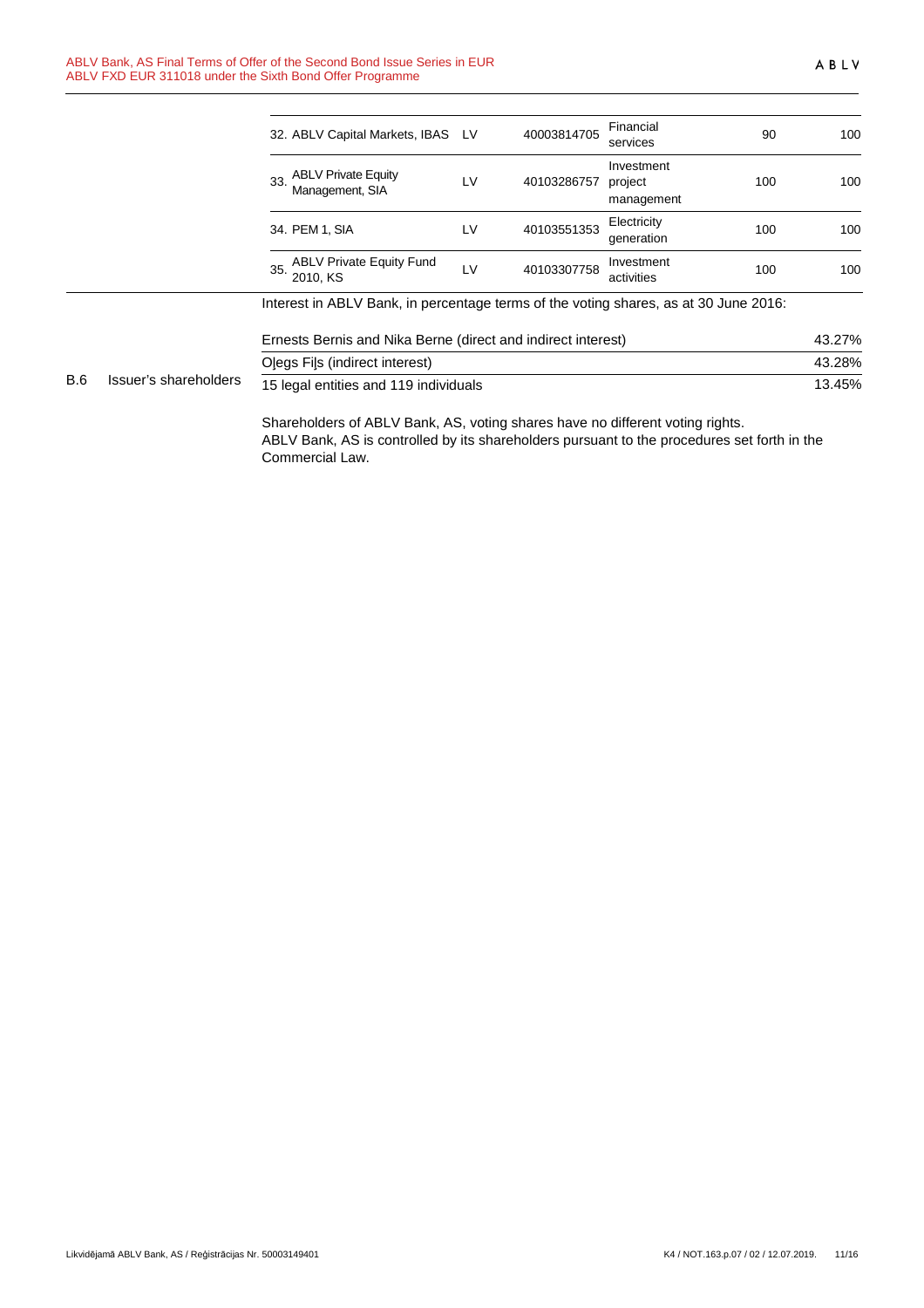|            |                       |                                                                       | 30.06.2016.              | 31.12.2015.     |
|------------|-----------------------|-----------------------------------------------------------------------|--------------------------|-----------------|
|            |                       | <b>Assets</b>                                                         | <b>EUR '000</b>          | <b>EUR '000</b> |
|            |                       | Cash and deposits with central banks                                  | 226 631                  | 448 187         |
|            |                       | Balances due from credit institutions                                 | 686 502                  | 671 772         |
|            |                       | Derivatives                                                           | 63                       | 121             |
|            |                       | Financial assets at fair value through profit or loss                 | 19 4 44                  | 22 286          |
|            |                       | Available-for-sale financial assets                                   | 1 200 373                | 1780 554        |
|            |                       | Loans                                                                 | 985 428                  | 873 499         |
|            |                       | Held-to-maturity investments                                          | 957 329                  | 965 253         |
|            |                       | Investments in subsidiaries                                           | 108 586                  | 111 266         |
|            |                       | Investments in associates                                             | 8770                     | 8770            |
|            |                       | Investment properties                                                 | 25 063                   | 25 069          |
|            |                       | Property and equipment                                                | 9667                     | 9529            |
|            |                       | Intangible assets                                                     | 5719                     | 6 0 36          |
|            |                       | Current corporate income tax receivables                              | 2 8 0 4                  | 3 0 4 2         |
|            |                       | Deferred corporate income tax                                         | $\overline{\phantom{0}}$ |                 |
|            |                       | Repossessed real estate                                               |                          |                 |
|            |                       | Other assets                                                          | 6922                     | 2 7 3 7         |
|            |                       | <b>Total assets</b>                                                   | 4 243 301                | 4 928 121       |
|            |                       |                                                                       |                          |                 |
|            |                       | <b>Liabilities</b>                                                    |                          |                 |
|            |                       | Derivatives                                                           | 18                       | 365             |
|            |                       | Balances held with Bank of Latvia                                     | 50 000                   | 180 072         |
| <b>B.7</b> | Financial information | Demand deposits from credit institutions                              | 50 498                   | 63 294          |
|            |                       | Deposits                                                              | 3 2 5 1 3 4 5            | 3793192         |
|            |                       | Current corporate income tax liabilities                              |                          |                 |
|            |                       | Other liabilities                                                     | 13979                    | 35 072          |
|            |                       | Deferred corporate income tax                                         | 652                      | 1 0 0 1         |
|            |                       | <b>Issued securities</b>                                              | 565 817                  | 558 411         |
|            |                       | Subordinated deposits                                                 | 15 387                   | 15 261          |
|            |                       | <b>Total liabilities</b>                                              | 3 947 696                | 4 646 668       |
|            |                       |                                                                       |                          |                 |
|            |                       | Shareholders' equity                                                  |                          |                 |
|            |                       | Paid-in share capital                                                 | 38 000                   | 35 300          |
|            |                       | Share premium                                                         | 132 423                  | 96 918          |
|            |                       | Reserve capital and other reserves                                    | 2 1 3 4                  | 2 1 3 4         |
|            |                       | Fair value revaluation reserve of available-for-sale financial assets | 8978                     | 9 4 9 7         |
|            |                       | Retained earnings brought forward                                     | 68769                    | 68 565          |
|            |                       | Retained earnings for the period                                      | 45 301                   | 69 039          |
|            |                       | Attributable to the equity holders of the bank                        | 295 605                  | 281 453         |
|            |                       | <b>Non-controlling interests</b>                                      | —                        |                 |
|            |                       | Total shareholders' equity                                            | 295 605                  | 281 453         |
|            |                       | Total liabilities and shareholders' equity                            | 4 243 301                | 4 928 121       |
|            |                       | <b>Memorandum items</b>                                               |                          |                 |
|            |                       | Contingent liabilities                                                | 9 3 0 0                  | 9516            |
|            |                       | Financial commitments                                                 | 83716                    | 68 907          |

### **Statements of financial position as at 30 June 2016 and 31 December 2015**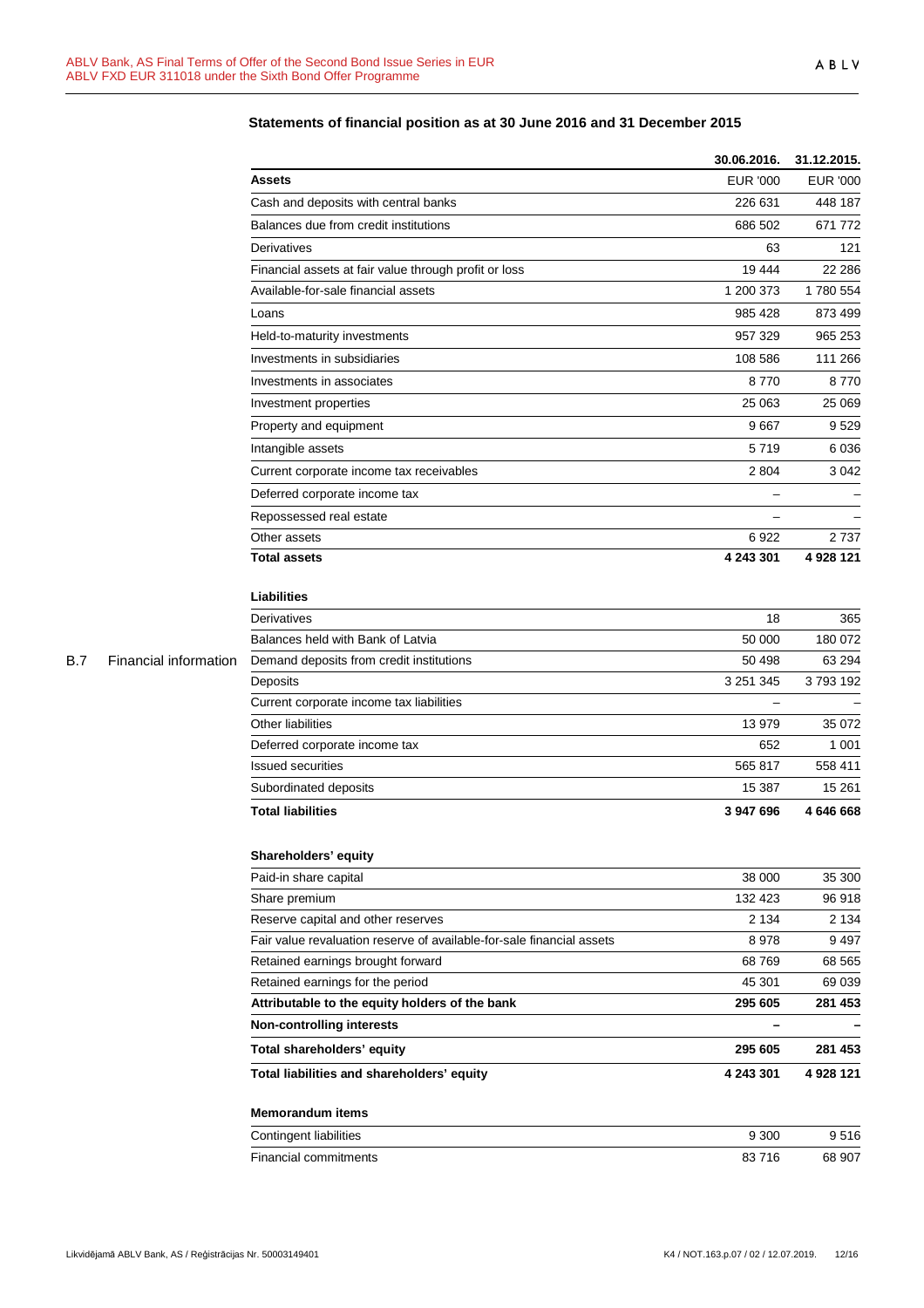| B.8         | Key pro forma<br>financial information                                                                                            | In 2016, ABLV Bank will continue the work on strengthening the compliance and risk management<br>functions. A number of projects aimed at automation of supervision processes is planned to be<br>accomplished. Tense situation in financial markets and target regions of ABLV Bank, as well as<br>growing requirements of different supervisory institutions, do not allow expecting the business<br>development to be as rapid as in previous years, but since ABLV Bank business model is efficient<br>and risk management - strong and elaborate, the results can be forecasted to be similar to those<br>in 2015.<br>The above information addresses a hypothetical situation and, therefore, does not represent the<br>Issuer's actual financial position or results.                                                                                                                                                                                                                                                                                                                                                                                                                                                                                                                                                                                                                                                                                                                                                                                                                                                                                                                                                                                                                                                                                                                                                                                                                                                                                                                                                                                                                                                                                                                                                                                                                                                                                                                                                                                                                                                                                                                                                                                           |
|-------------|-----------------------------------------------------------------------------------------------------------------------------------|------------------------------------------------------------------------------------------------------------------------------------------------------------------------------------------------------------------------------------------------------------------------------------------------------------------------------------------------------------------------------------------------------------------------------------------------------------------------------------------------------------------------------------------------------------------------------------------------------------------------------------------------------------------------------------------------------------------------------------------------------------------------------------------------------------------------------------------------------------------------------------------------------------------------------------------------------------------------------------------------------------------------------------------------------------------------------------------------------------------------------------------------------------------------------------------------------------------------------------------------------------------------------------------------------------------------------------------------------------------------------------------------------------------------------------------------------------------------------------------------------------------------------------------------------------------------------------------------------------------------------------------------------------------------------------------------------------------------------------------------------------------------------------------------------------------------------------------------------------------------------------------------------------------------------------------------------------------------------------------------------------------------------------------------------------------------------------------------------------------------------------------------------------------------------------------------------------------------------------------------------------------------------------------------------------------------------------------------------------------------------------------------------------------------------------------------------------------------------------------------------------------------------------------------------------------------------------------------------------------------------------------------------------------------------------------------------------------------------------------------------------------------|
| B.9         | Profit forecast                                                                                                                   | ABLV Bank made no profit forecasts for the following periods of operations.                                                                                                                                                                                                                                                                                                                                                                                                                                                                                                                                                                                                                                                                                                                                                                                                                                                                                                                                                                                                                                                                                                                                                                                                                                                                                                                                                                                                                                                                                                                                                                                                                                                                                                                                                                                                                                                                                                                                                                                                                                                                                                                                                                                                                                                                                                                                                                                                                                                                                                                                                                                                                                                                                            |
| B.10        | Qualifications in the<br>audit report on the<br>financial information                                                             | ABLV Bank audited financial report for H1 2016 contains no auditors' qualifications or disclaimers.                                                                                                                                                                                                                                                                                                                                                                                                                                                                                                                                                                                                                                                                                                                                                                                                                                                                                                                                                                                                                                                                                                                                                                                                                                                                                                                                                                                                                                                                                                                                                                                                                                                                                                                                                                                                                                                                                                                                                                                                                                                                                                                                                                                                                                                                                                                                                                                                                                                                                                                                                                                                                                                                    |
| B.11        | Issuer's equity                                                                                                                   | ABLV Bank meets equity requirements set forth in the legal acts.<br>As at 30 June 2016, ABLV Bank equity equaled EUR 325.2 million.                                                                                                                                                                                                                                                                                                                                                                                                                                                                                                                                                                                                                                                                                                                                                                                                                                                                                                                                                                                                                                                                                                                                                                                                                                                                                                                                                                                                                                                                                                                                                                                                                                                                                                                                                                                                                                                                                                                                                                                                                                                                                                                                                                                                                                                                                                                                                                                                                                                                                                                                                                                                                                    |
|             | Forecasts regarding                                                                                                               | ABLV Bank forecasts contain no adverse changes since the date of its last published audited<br>financial statements.                                                                                                                                                                                                                                                                                                                                                                                                                                                                                                                                                                                                                                                                                                                                                                                                                                                                                                                                                                                                                                                                                                                                                                                                                                                                                                                                                                                                                                                                                                                                                                                                                                                                                                                                                                                                                                                                                                                                                                                                                                                                                                                                                                                                                                                                                                                                                                                                                                                                                                                                                                                                                                                   |
| <b>B.12</b> | the Issuer                                                                                                                        | There are no significant changes in the financial or trading position of ABLV Bank detected<br>subsequent to the period covered by the historical financial information.                                                                                                                                                                                                                                                                                                                                                                                                                                                                                                                                                                                                                                                                                                                                                                                                                                                                                                                                                                                                                                                                                                                                                                                                                                                                                                                                                                                                                                                                                                                                                                                                                                                                                                                                                                                                                                                                                                                                                                                                                                                                                                                                                                                                                                                                                                                                                                                                                                                                                                                                                                                               |
| <b>B.13</b> | Events particular to<br>the Issuer which are<br>to a material extent<br>relevant to the<br>evaluation of the<br>Issuer's solvency | In 2015, the FCMC performed several inspections at the Bank to verify the compliance with the<br>requirements of the Credit Institution Law and the Law on the Prevention of Money Laundering and<br>Terrorism Financing, following which there was administrative matter initiated on 18 December<br>2015. On 26 May 2016, the Financial and Capital Market Commission and ABLV Bank entered into<br>the administrative agreement regarding the violations detected under the FCMC inspections, which<br>is aimed at improving the functioning of the Bank's internal control system. Taking into account that<br>ABLV Bank currently complies with all regulatory requirements and continues improvement of its<br>internal control system, a fine of EUR 3.17 million (which corresponds to 2.5% of the Bank's total<br>income for the year) is applied to the Bank and warning is given to the responsible Member of the<br>Bank's Board according to the agreement.<br>During the inspections, the FCMC considered that the Bank had not paid sufficient attention to the<br>client's untypically large, complex or interrelated transactions and also had not performed intense<br>supervision of some clients' transactions under the enhanced due diligence. The FCMC<br>conclusions, made during the inspections, regarding the deficiencies in the Bank's internal control<br>system in the field of the prevention of money laundering and terrorism financing concern<br>previously executed clients' transactions and their documentation, and the Bank currently applies<br>necessary measures to eliminate those deficiencies.<br>The parties to the administrative agreement have agreed upon further measures that the Bank<br>committed to take in full within the set terms in order to improve the internal control system and to<br>strengthen its efficiency. The Bank has already refused cooperation with some clients which might<br>cause inadequate risk in terms of the current requirements, and strict assessment of the clients is<br>continued. Moreover, the number of compliance officers has been substantially increased and the<br>capacity of respective structural units has been strengthened. ABLV Bank also plans to invest not<br>less than EUR 6.5 million in improving the internal control system.<br>ABLV Bank is convinced that the sanctions set forth in the administrative agreement will have no<br>material impact on the Bank's financial status and earning capacity. On the contrary, the Bank will<br>consequently improve its internal control system in the AML (anti money laundering) area following<br>the current international best practice, as well as good reputation of the Bank will be promoted. |
|             |                                                                                                                                   | Recently there were no other events particular to ABLV Bank which are to a material extent<br>relevant to the evaluation of the Issuer's solvency.                                                                                                                                                                                                                                                                                                                                                                                                                                                                                                                                                                                                                                                                                                                                                                                                                                                                                                                                                                                                                                                                                                                                                                                                                                                                                                                                                                                                                                                                                                                                                                                                                                                                                                                                                                                                                                                                                                                                                                                                                                                                                                                                                                                                                                                                                                                                                                                                                                                                                                                                                                                                                     |
| <b>B.14</b> | Issuer's position<br>within the group                                                                                             | ABLV Bank is not dependent upon other entities within the ABLV Bank group.                                                                                                                                                                                                                                                                                                                                                                                                                                                                                                                                                                                                                                                                                                                                                                                                                                                                                                                                                                                                                                                                                                                                                                                                                                                                                                                                                                                                                                                                                                                                                                                                                                                                                                                                                                                                                                                                                                                                                                                                                                                                                                                                                                                                                                                                                                                                                                                                                                                                                                                                                                                                                                                                                             |
| <b>B.15</b> | Issuer's principal<br>activities                                                                                                  | ABLV Bank principal activities are rendering of financial services.                                                                                                                                                                                                                                                                                                                                                                                                                                                                                                                                                                                                                                                                                                                                                                                                                                                                                                                                                                                                                                                                                                                                                                                                                                                                                                                                                                                                                                                                                                                                                                                                                                                                                                                                                                                                                                                                                                                                                                                                                                                                                                                                                                                                                                                                                                                                                                                                                                                                                                                                                                                                                                                                                                    |
| <b>B.16</b> | Control over the<br>Issuer                                                                                                        | N/A                                                                                                                                                                                                                                                                                                                                                                                                                                                                                                                                                                                                                                                                                                                                                                                                                                                                                                                                                                                                                                                                                                                                                                                                                                                                                                                                                                                                                                                                                                                                                                                                                                                                                                                                                                                                                                                                                                                                                                                                                                                                                                                                                                                                                                                                                                                                                                                                                                                                                                                                                                                                                                                                                                                                                                    |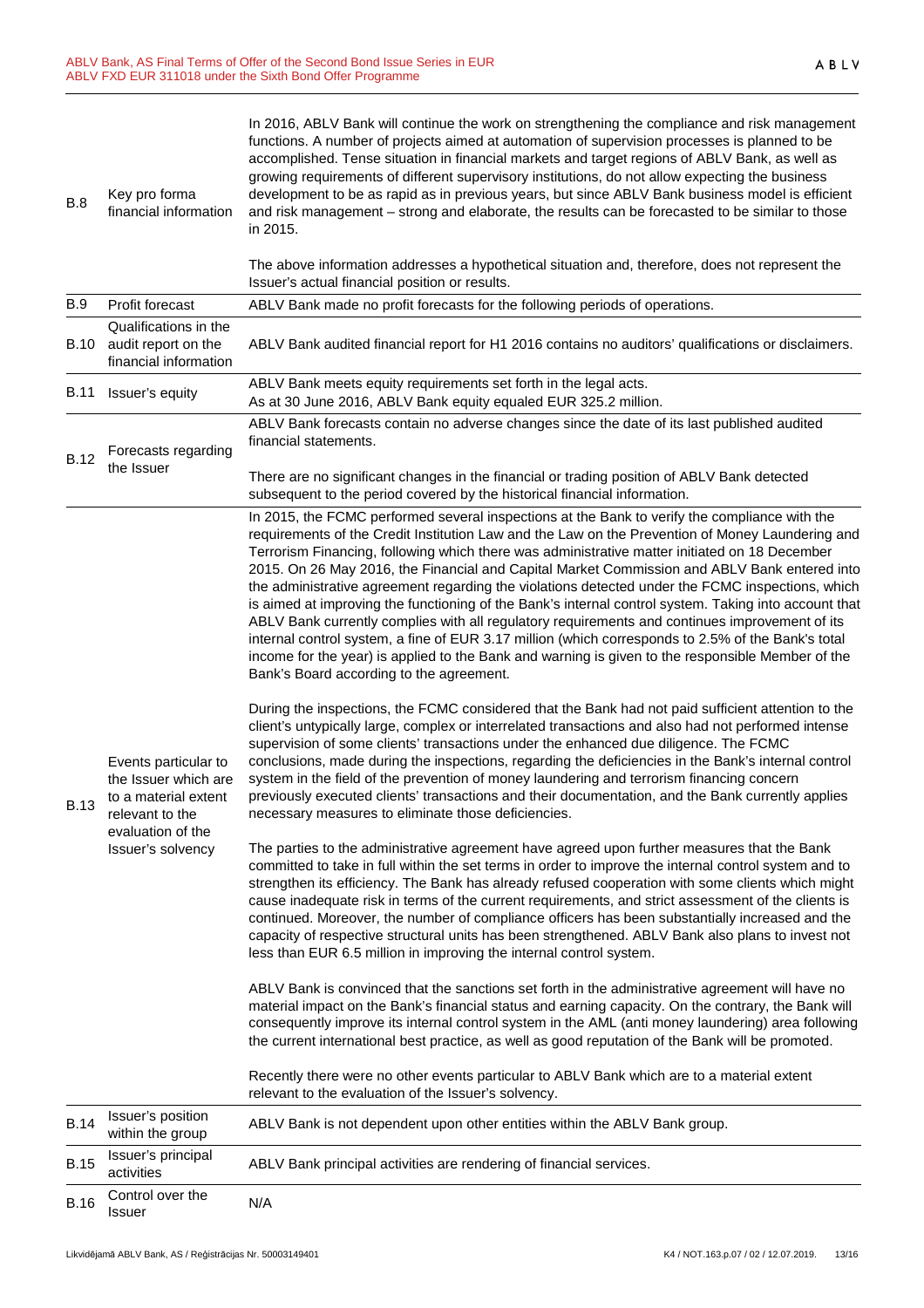| <b>B.17</b>           | Credit ratings<br>assigned to the<br>Issuer's debt<br>securities            | ABLV Bank is not assigned credit ratings by credit rating agencies registered and / or certified in<br>accordance with Regulation No 1060/2009 on credit rating agencies.                                                                                                                                                                                                                                                                                                                                                                                                                                                                                                                                                                                                                                                                                                                                                                                                                                                                                                                                                                |  |  |  |
|-----------------------|-----------------------------------------------------------------------------|------------------------------------------------------------------------------------------------------------------------------------------------------------------------------------------------------------------------------------------------------------------------------------------------------------------------------------------------------------------------------------------------------------------------------------------------------------------------------------------------------------------------------------------------------------------------------------------------------------------------------------------------------------------------------------------------------------------------------------------------------------------------------------------------------------------------------------------------------------------------------------------------------------------------------------------------------------------------------------------------------------------------------------------------------------------------------------------------------------------------------------------|--|--|--|
| $B.18 - B.50$         |                                                                             | N/A                                                                                                                                                                                                                                                                                                                                                                                                                                                                                                                                                                                                                                                                                                                                                                                                                                                                                                                                                                                                                                                                                                                                      |  |  |  |
| Section C. Securities |                                                                             |                                                                                                                                                                                                                                                                                                                                                                                                                                                                                                                                                                                                                                                                                                                                                                                                                                                                                                                                                                                                                                                                                                                                          |  |  |  |
| C.1                   | <b>Bond details</b>                                                         | Bonds issued under the Second Bond Issue Series in EUR - ABLV FXD EUR 311018<br>(ISIN LV0000802171) are dematerialized bearer securities without restraint on alienation.                                                                                                                                                                                                                                                                                                                                                                                                                                                                                                                                                                                                                                                                                                                                                                                                                                                                                                                                                                |  |  |  |
| C.2                   | Currency of the Bond<br>issue                                               | EUR (euro)                                                                                                                                                                                                                                                                                                                                                                                                                                                                                                                                                                                                                                                                                                                                                                                                                                                                                                                                                                                                                                                                                                                               |  |  |  |
| C.3                   | Information about<br>shares issued                                          | N/A                                                                                                                                                                                                                                                                                                                                                                                                                                                                                                                                                                                                                                                                                                                                                                                                                                                                                                                                                                                                                                                                                                                                      |  |  |  |
| C.4                   | Rights attached to the<br>shares issued                                     | N/A                                                                                                                                                                                                                                                                                                                                                                                                                                                                                                                                                                                                                                                                                                                                                                                                                                                                                                                                                                                                                                                                                                                                      |  |  |  |
| C.5                   | Restrictions on the<br>free transferability of<br>the Bonds                 | The Bonds are freely transferrable securities that represent the Issuer's debt to the owners of the<br>Bonds without additional collateral. The Bonds are dematerialized bearer securities without<br>restraint on alienation - transferrable securities.                                                                                                                                                                                                                                                                                                                                                                                                                                                                                                                                                                                                                                                                                                                                                                                                                                                                                |  |  |  |
| C.6                   | Admission of the<br>issued shares to<br>trading on a<br>regulated market    | N/A                                                                                                                                                                                                                                                                                                                                                                                                                                                                                                                                                                                                                                                                                                                                                                                                                                                                                                                                                                                                                                                                                                                                      |  |  |  |
| C.7                   | Dividend policy                                                             | N/A                                                                                                                                                                                                                                                                                                                                                                                                                                                                                                                                                                                                                                                                                                                                                                                                                                                                                                                                                                                                                                                                                                                                      |  |  |  |
| C.8,<br>C.9           | Rights attached to<br>the Bonds                                             | Division of the Bonds into categories<br>The Bonds are not supposed to be divided into categories. Pursuant to these Final Terms, straight<br>Bonds are supposed to be issued.<br>Limitations to the rights attached to the Bonds<br>The Bonds are freely transferrable securities without restraint on their alienation.<br><b>Interest Rate</b><br>The Annual Interest Rate is fixed, and it is equal to 0.70% (p.a.).<br>The date from which interest becomes payable and the due dates for interest<br>The Interest Income shall be accrued starting from 31 October 2016. The Interest Income shall be<br>paid twice a year: on 31 October and 30 April, starting from 30 April 2017, ending on 31 October<br>2018.<br>Bond maturity date and repayment procedures<br>The Investor shall receive the Bond Face Value as a lump-sum payment on 31 October 2018.<br>Bond yield<br>Fixed rate is applied to the Bonds, and therefore the yield does not change.<br>Representatives of debt security holders<br>Holders of the debt securities may freely determine representatives for exercising the rights<br>attached to the Bonds. |  |  |  |
| C.10                  | Interest payments<br>under securities<br>involving derivative<br>components | N/A                                                                                                                                                                                                                                                                                                                                                                                                                                                                                                                                                                                                                                                                                                                                                                                                                                                                                                                                                                                                                                                                                                                                      |  |  |  |
| C.11                  | Admission of the<br>Bonds to the<br>regulated market                        | The Bonds are supposed to be admitted to the regulated market - Baltic Bond List of Nasdaq Riga<br>Stock Exchange.                                                                                                                                                                                                                                                                                                                                                                                                                                                                                                                                                                                                                                                                                                                                                                                                                                                                                                                                                                                                                       |  |  |  |
| C.12                  | Minimum face value<br>of the issue                                          | Pursuant to paragraph 8.4 of the Base Prospectus, the Investor may not apply for purchasing less<br>than 1 (one) Bond.                                                                                                                                                                                                                                                                                                                                                                                                                                                                                                                                                                                                                                                                                                                                                                                                                                                                                                                                                                                                                   |  |  |  |
| $C.13 - C.22$         |                                                                             | N/A                                                                                                                                                                                                                                                                                                                                                                                                                                                                                                                                                                                                                                                                                                                                                                                                                                                                                                                                                                                                                                                                                                                                      |  |  |  |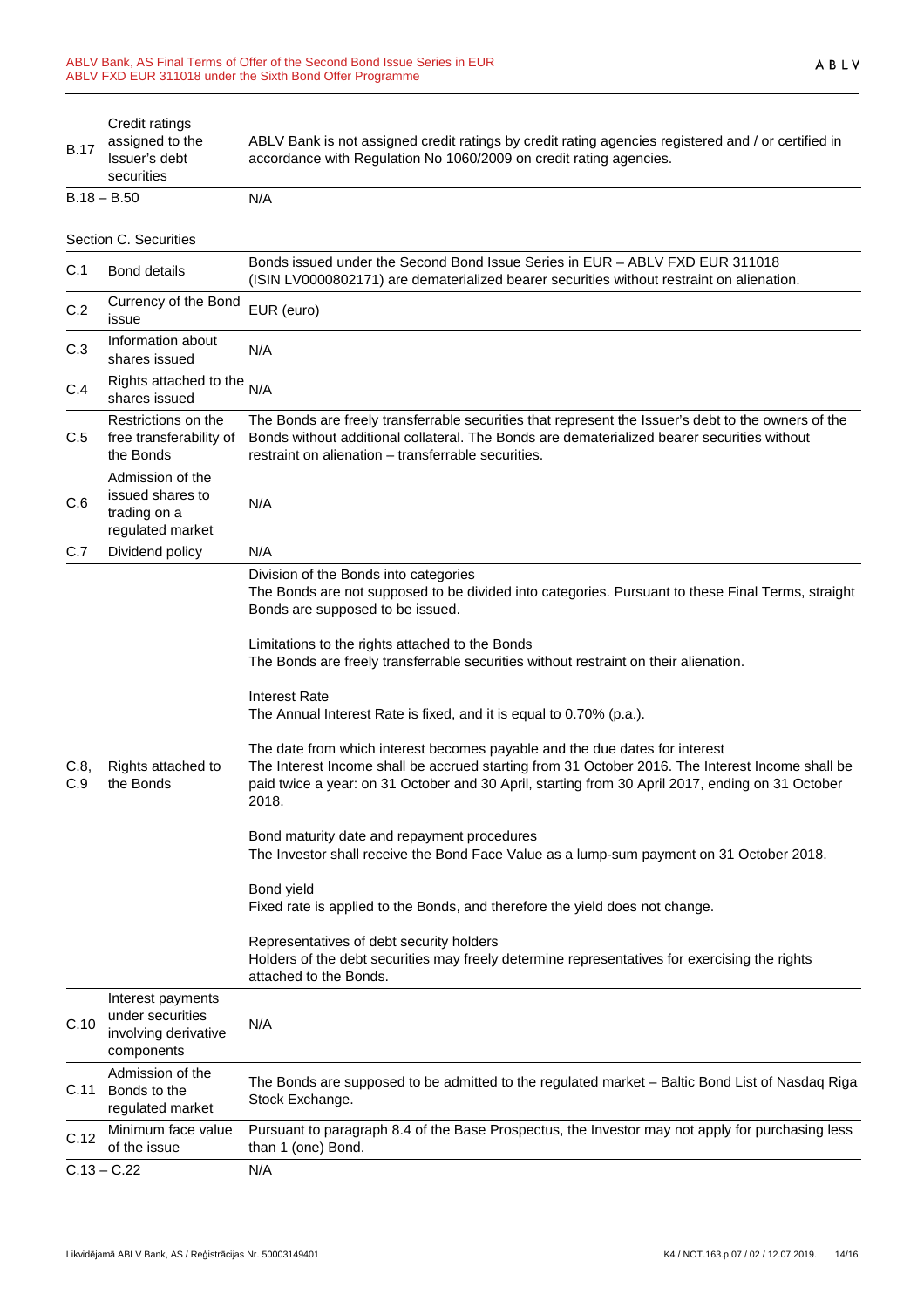|             | Section D. Risks                                            |                                                                                                                                                                                                                                                                                                                                                                                                                                                                                                                  |
|-------------|-------------------------------------------------------------|------------------------------------------------------------------------------------------------------------------------------------------------------------------------------------------------------------------------------------------------------------------------------------------------------------------------------------------------------------------------------------------------------------------------------------------------------------------------------------------------------------------|
|             |                                                             | In carrying out its operating activities, ABLV Bank is subject to various risks. Most significant risks<br>that may decrease the Issuer's ability to perform its obligations.                                                                                                                                                                                                                                                                                                                                    |
|             |                                                             | 1. Credit risk<br>Credit risk is exposure to potential losses in case of ABLV Bank counterparty or debtor<br>being unable to pay the contractual obligations to ABLV Bank.                                                                                                                                                                                                                                                                                                                                       |
|             |                                                             | Liquidity risk<br>2.<br>Liquidity is ABLV Bank ability to maintain or ensure sufficient cash flow to meet the expected<br>(everyday) or sudden (critical) need for the same in order to provide financing for asset<br>growth or discharge the financial obligations in a due time. This means the ability to turn<br>assets into cash with minimal loss or ensure reasonably priced credit facilities.                                                                                                          |
| D.1,<br>D.2 | Key information<br>on the key risks                         | Currency exchange rate fluctuation risk<br>3.<br>ABLV Bank is exposed to negative effects of fluctuations in the foreign currency exchange<br>rates on its financial position and cash flow.                                                                                                                                                                                                                                                                                                                     |
|             |                                                             | Interest rate risk<br>4.<br>Interest rate risk represents the adverse effect of the market interest rate fluctuations on<br>ABLV Bank financial performance.                                                                                                                                                                                                                                                                                                                                                     |
|             |                                                             | 5.<br>Non-financial risks<br>During the course of its operations, ABLV Bank encounters also non-financial risks<br>(including operational risk, reputational risk, etc.) with exposure to sudden loss. The cause<br>of such risks may be, for instance, clerical errors or fraud, break-downs in information<br>systems, insufficient internal control and procedures, etc.                                                                                                                                      |
|             |                                                             | 6. Competition risk<br>As at the end of 2015, 86% of total deposits with ABLV Bank were the deposits placed by<br>foreign customers. Consequently, operations of the Issuer are only partly subject to<br>competition risk in the local market.                                                                                                                                                                                                                                                                  |
|             |                                                             | Legislative risk<br>7.<br>The risk related to amendments in laws, regulations, and other legal acts, or to<br>implementation of new legal acts, which may result in reorientation of the Issuer's activities<br>or abandonment of particular lines of the Issuer's financial activities. This may have<br>consequent negative impact on the Issuer's earning capacity and stability.                                                                                                                             |
|             |                                                             | Risk factors associated with the Bond issue:                                                                                                                                                                                                                                                                                                                                                                                                                                                                     |
|             |                                                             | 1.<br>Liquidity risk<br>Listing of the Bonds in the Baltic Bond List of Stock Exchange Nasdaq Riga does not<br>guarantee liquidity of the Bonds, and therefore the Investor should assess potential risk of<br>limited possibilities of selling the Bonds in the secondary market due to insufficient interest<br>of other market players. If there is no sufficient interest in the secondary market (liquidity<br>shortfall), it may be difficult for the Investor to sell the Bonds at adequate market price. |
| D.3         | Information on the<br>risks specific to the<br><b>Bonds</b> | 2.<br>Price risk<br>Price of the Bonds in the secondary market may fluctuate in accordance with the Investors'<br>interest, which can be affected by macroeconomic processes, events concerning one or<br>several Investors, and also, inter alia, events concerning the Issuer. The Investors'<br>opportunities of gaining profit may vary accordingly from time to time.                                                                                                                                       |
|             |                                                             | Legislative risk<br>3.<br>The risk related to amendments in legislation, regulations and other legal acts, or to<br>implementation of new legal acts, which may cause additional expenses or reduce return on<br>investment. This risk also covers possible changes in applicable tax assessment and<br>withholding procedures.                                                                                                                                                                                  |
| $D.4 - D.6$ |                                                             | N/A                                                                                                                                                                                                                                                                                                                                                                                                                                                                                                              |
|             | Section E. Offer                                            |                                                                                                                                                                                                                                                                                                                                                                                                                                                                                                                  |
|             | $E.1 - E.2a$                                                | N/A                                                                                                                                                                                                                                                                                                                                                                                                                                                                                                              |
| E.2b        | Reasons for the<br>Bond offer                               | Objective of offering the Bond Issue Series shall be raising of funds that the Issuer will use for<br>financing its operating activities, including without limitation:<br>improvement of the ABLV Bank assets' and liabilities' distribution into maturity bands;                                                                                                                                                                                                                                               |